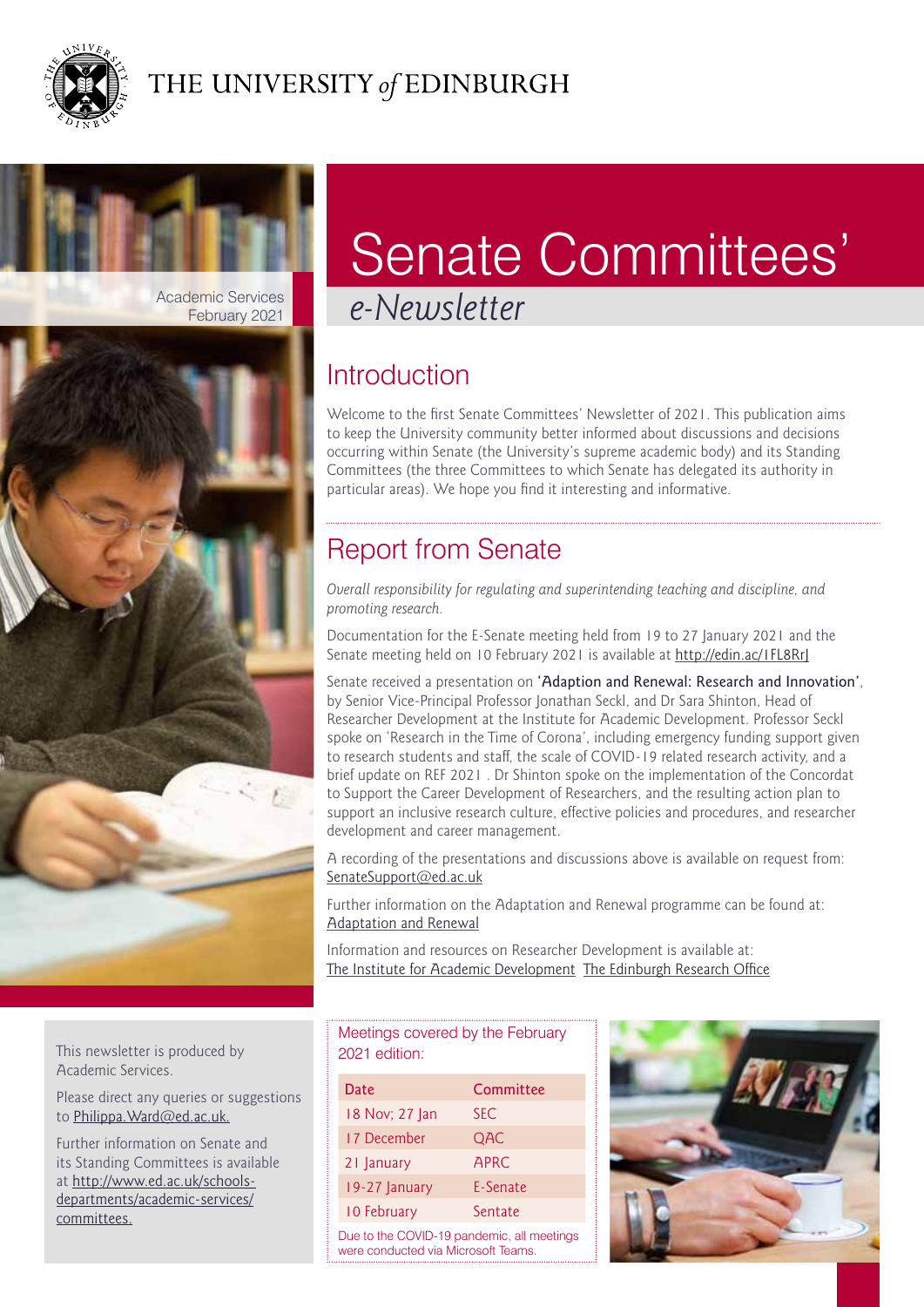### Report from Senate continued

#### Titles for Teaching-Dominated Roles at Grades 8 and 9 [\(https://edin.ac/3bcQ2pI](https://edin.ac/3bcQ2pI) Paper B)

Senate discussed a proposal to introduce new job titles for recognising positions that are primarily of a teaching nature. The proposal is that the title 'Lecturer' be used for Grade 8 roles and the title 'Senior Lecturer' for Grade 9 roles. Senate discussed the value of making this specific change to job titles in the short term, versus the value of delaying any changes in favour of a larger scale review of titles and grades. There was strong support for measures to promote equity in recognition of staff contributions to the University. The Senate Convener and Vice-Principal Students will review the collated comments of Senate and will take this issue forward through University Executive.

#### Senate Elections [\(https://edin.ac/3bcQ2pI](https://edin.ac/3bcQ2pI) Paper D)

Senate formally opened nominations for the election of academic and research staff to Senate. Nominations can be made online, with a deadline of 10 March 2021 at 12 noon. Full information on eligibility and the nomination process can be found on the Senate website: [Senate Elections 2021](https://www.ed.ac.uk/academic-services/committees/senate/senate-elections)

For further information about any Senate matter, please contact [SenateSupport@ed.ac.uk](mailto:SenateSupport@ed.ac.uk)

### Report from Senate Education Committee (SEC)

*Responsible, on behalf of Senate, for taught and research student matters, particularly strategy and policy concerning learning, teaching and the development of curriculum.*

Documentation for the meetings held on 18 November 2020 and 27 January 2021 is available at <https://edin.ac/2oR9kfB>

Key discussion items were:

#### Curriculum Review and Transformation

The Convener provided the Committee with a presentation on curriculum review and transformation. Members discussed a number of issues including:

- the complexity of the University's current offer;
- whether or not the University's offer reflects its philosophy and embraces fully the diversity of its applicants;
- whether the University currently over-teaches and examines:
- ways in which students might be given opportunities to undertake major and minor subjects, and in which the first and second years of study might provide more skills development and 'scaffolding', with the third year providing greater focus, and the fourth year, stretch;
- the importance of co-design and embedding 'soft skills' in the curriculum;
- and the importance of not overreaching in any changes that are made.

#### Space, Place and Pedagogy: 'Beyond Digital' Learning and Teaching (<https://edin.ac/3ubD6sD>, paper B)

This paper advocated for continued pedagogical innovation (alongside the recent Covid-induced 'digital-first' response) by using our campus and its surroundings to provide spaces and places for successful and stimulating hybrid approaches to learning. Education Committee expressed 'in principle' support for the paper's recommendations, and the work will be taken forward as part of the curriculum transformation agenda.

#### Learning Experiences for International Students ([https://edin.ac/3ubD6sD,](https://edin.ac/3ubD6sD) paper D)

The paper set out current challenges in providing excellent learning experiences for the University's international students. It provided examples of best practice and suggested possible action for further improvement. Members discussed the importance of:

- undertaking more work to understand underlying cultures and to offer an inclusive curriculum;
- ensuring diverse student involvement in discussions around curriculum transformation;
- ensuring that we do not assume that 'Western' ways are best;
- and improving the coordination of market intelligence and forecasting tools to assist with issues around variation in cohort sizes.

#### Student Mental Health Strategy Update ([https://edin.ac/3ubD6sD,](https://edin.ac/3ubD6sD) paper F)

The Director of Student Wellbeing advised members that the University's student mental health services had responded very well to the COVID-19 pandemic, primarily because of excellent collaboration across the institution. Services have never been more accessible, including to international students in different time zones. Work is being undertaken, not only to address the consequences of the pandemic, but also to continue developing the University's mental health services strategically. Education Committee thanked the Director of Student Wellbeing and his team for the very high quality work they are undertaking in difficult circumstances.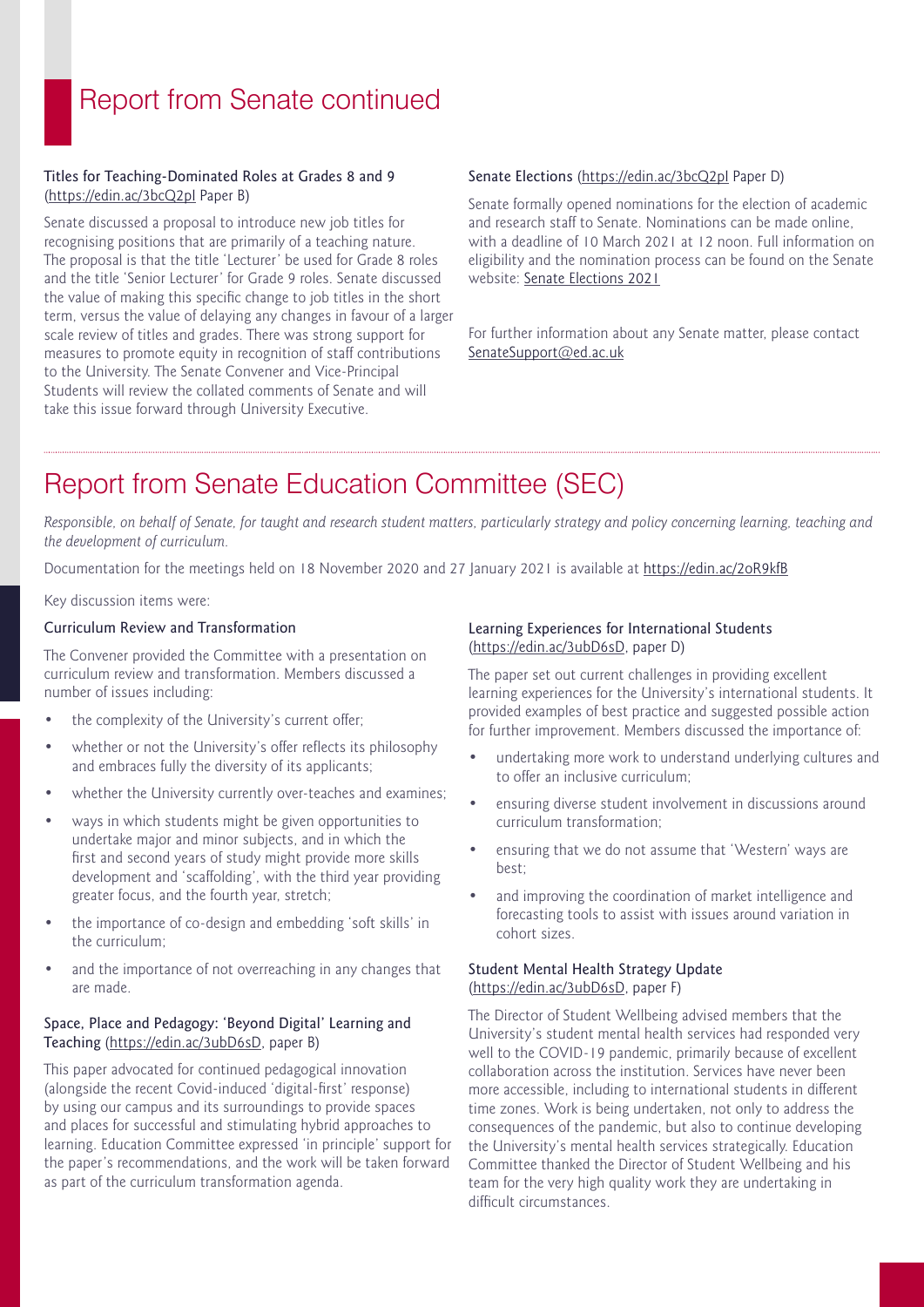### Report from Senate Education Committee (SEC) continued

#### Expectations Around Teaching in 2021/22

The Committee agreed that, as at 27 January 2021, the University should be planning for students to be on-campus in 2021/22 (while recognising that provision will still need to be in place for students who find themselves unable to travel or needing to selfisolate). Members discussed a number of issues and challenges linked to 2m physical distancing, and noted that it might be beneficial to consider prioritising particular cohorts of students, such as Honours-level and PGT, for access to in-person teaching. The Committee agreed that the University should retain flexibility to allow it to pivot at short notice if required.

#### Lessons from the Mastercard Foundation Scholars Program [\(https://edin.ac/3pSjYfW](https://edin.ac/3pSjYfW), paper B)

The Mastercard Foundation Scholars Program provides full undergraduate and postgraduate scholarships to young people from Africa with great potential and few educational opportunities. It provides both full financial and pastoral support, and a transformative leadership programme.

An extensive review has been undertaken to assess the impact of and learnings from the Program. The paper provided information about learnings of relevance to the University as a whole. Members noted that the Program provides an outstanding example of leading by values. The lessons learnt from the Program are highly transferable and could potentially help the University to realise its aspirations around Strategy 2030, global access, equality and diversity, and curriculum transformation.

#### Fully Taught Masters Degrees [\(https://edin.ac/3pSjYfW](https://edin.ac/3pSjYfW), paper C)

Although a small number of fully taught Masters degrees already exist within the College of Medicine and Veterinary Medicine, most Masters programmes require students to produce a 60 credit, academic dissertation. This may not be the most valuable form of learning for all students. The Committee gave 'in principle' support for the paper's proposal that the University increase flexibility by offering more fully taught Masters programmes. The proposals will now be taken to relevant committees for detailed consideration.

#### Edinburgh Futures Institute (EFI) PGT Model [\(https://edin.ac/3pSjYfW](https://edin.ac/3pSjYfW), paper C)

The Committee considered EFI's proposed PGT model - a fusion model which allows students to be taught on and off campus as a single cohort, without the need for double-teaching. The model involves three spatiotemporalities: on campus; remote in real time; and remote in alternate time. Education Committee was highly supportive of the model, noting that it could have significant benefits both for EFI and beyond.

For further information about any Education Committee matter, please contact [Philippa.Ward@ed.ac.uk](mailto:Philippa.Ward@ed.ac.uk)

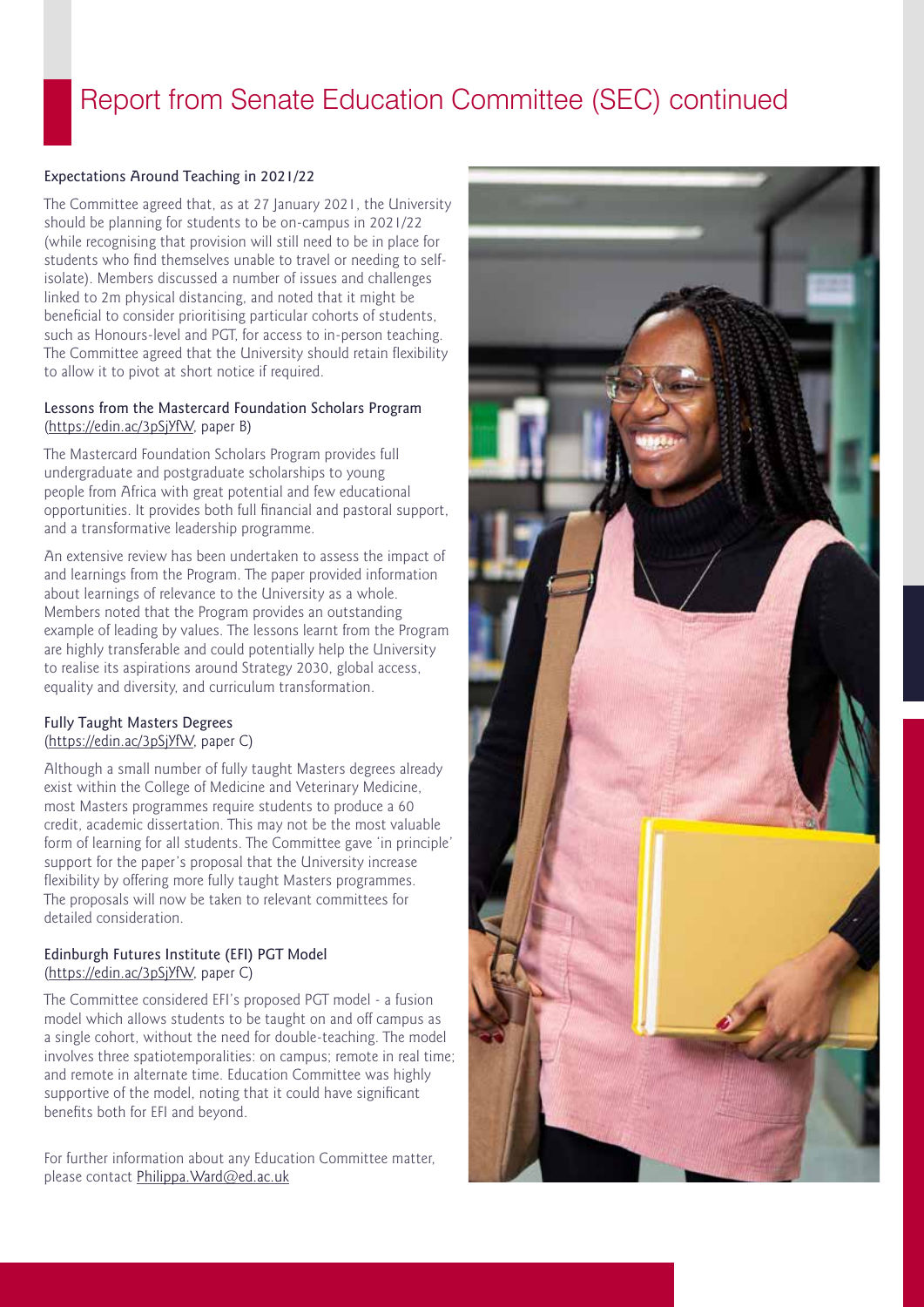### Report from Academic Policy and Regulations Committee (APRC)

*Responsible, on behalf of Senate, for the University's framework of academic policy and regulation, apart from those aspects which are primarily parts of the Quality Assurance Framework.* 

Documentation for the meeting held on 21 January 2021 is available at<http://edin.ac/2pAaOv7>

Key points discussed included:

#### Board of Examiners 2020 Resilience Survey Analysis (<https://edin.ac/3rX25yi>, Paper B)

The Committee discussed the survey analysis and approved the paper, subject to some cross-checking with proposals to mitigate the impact of COVID-19 on student assessment. The Committee welcomed the information on the impact of 2019/20 academic mitigation measures for COVID-19 on staff in Schools, regarding it as vital evidence to inform discussions about measures to be introduced in the current session.

#### Mitigating the Impact of COVID-19 on Student Assessment (Closed paper)

This paper (and a second paper circulated by the Assistant Principal Academic Standards and Quality Assurance in advance of the meeting) outlined a range of options to mitigate the ongoing impact of the pandemic on students' performance in assessment in 2020/21. Members from the Colleges provided comments on behalf of their constituent areas. The Committee noted the short time allowed for consultation, but recognised the urgency of providing students and staff with clarity around measures to be taken.

The papers were approved, subject to minor amendments, and covered approaches to extensions; special circumstances; pre-Honours, Honours, PGT and PGR-specific measures; an expanded borderline; and a reiteration of existing Board of Examiners' powers. Further information can be found at: <https://edin.ac/37sf8js>

#### Virtual Boards of Examiners – Amendment to the Taught Assessment Regulations [\(https://edin.ac/3rX25yi](https://edin.ac/3rX25yi), Paper C)

The Committee approved a permanent amendment to the TARs from 2021/22, permitting meetings of Boards of Examiners to be held in-person or virtually, as considered appropriate by the relevant convener.

#### Academic Year Dates [\(https://edin.ac/3rX25yi,](https://edin.ac/3rX25yi) Paper F)

The academic year dates for 2022/23, and provisional academic year dates for 2023/24 and 2024/25 were approved: <http://edin.ac/2pWCrvq>

For further information about any APRC matter, please contact [Ailsa.Taylor@ed.ac.uk](mailto:Ailsa.Taylor@ed.ac.uk)

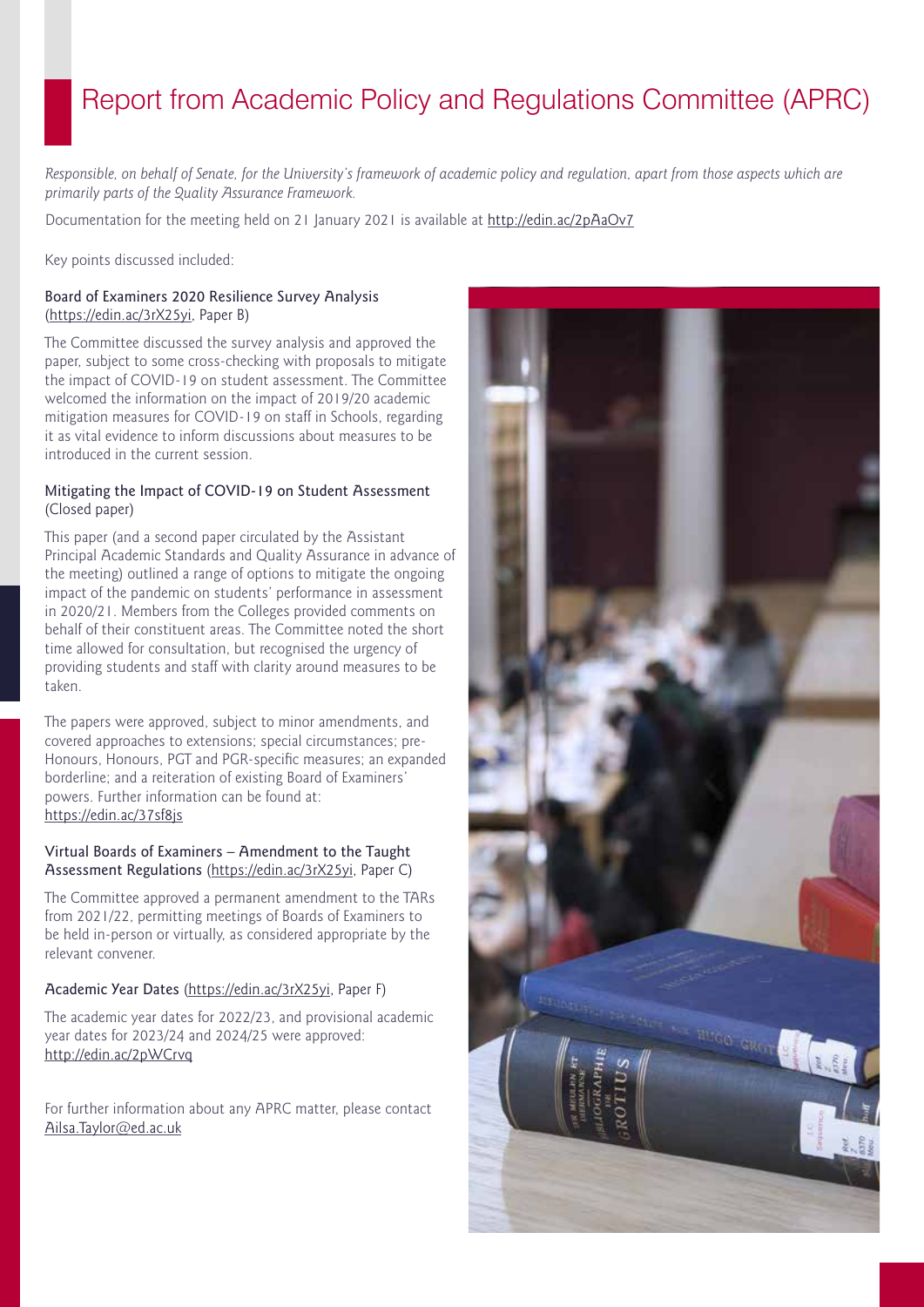## Report from Quality Assurance Committee (QAC)

*Responsible, on behalf of Senate, for the framework which assures standards and enhances the quality of the student learning experience.*  Documentation for the meeting held on 17 December 2020 is available at <http://edin.ac/1MUwq8L>

Key topics discussed included:

#### Annual Quality Reports [\(https://edin.ac/3aziwuQ,](https://edin.ac/3aziwuQ) Papers B - F & M)

The Committee considered the annual School and College quality reports, and the outcomes of annual reports from the Student Support Services. The reporting process had been streamlined to focus on the impact of and learning from the pandemic, while also allowing for optional reflection on other aspects of academic standards, student performance and the student experience. The Committee identified examples of positive practice and issues for further development at institutional level including:

- staffing and workload pressures;
- central communications to students and staff;
- equality, diversity, and inclusion issues arising from the pandemic;
- the implementation of the new Extensions and Special Circumstances (ESC) service;
- the performance of the various online teaching platforms;
- access to on-campus space and resources;
- and issues with Assessment and Progression Tools (APT).

The Committee has requested a response to each issue from relevant areas, and progress will be reviewed later in the academic year. A report on these issues will also be considered by University Executive.

#### No Detriment Policy [\(https://edin.ac/3aziwuQ,](https://edin.ac/3aziwuQ) Paper H)

The Committee considered an analysis of the University's 'No Detriment' Policy, implemented in response to the pandemic. Some Schools have seen increases in the proportion of UG students achieving first class or 2:1 degrees, but the increase is modest across the University as a whole. However, the attainment gaps for BAME and Widening Participation students have widened. The Committee agreed that further analysis is required to understand what has driven these differential levels of attainment.

#### Undergraduate Taught External Examiner Reports (<https://edin.ac/3aziwuQ>, Paper I)

The Committee considered an analysis of data from the External Examiner Reporting System (EERS) covering UG programmes in 2019/20. The report noted a high number of commendations across the University and a low number of issues requiring attention. Of the issues highlighted by External Examiners, the most frequently mentioned was the provision of information relating to issues raised in previous reports.

#### Annual Reports

The Committee considered the annual reports on academic appeals, student discipline and complaint handling. There continues to be an upward trend in the volume of student discipline cases and a slight decrease in academic appeals, although the numbers remain small relative to the overall student population. There was a significant increase in complaints due to the pandemic.

For further information about any APRC matter, please contact [Brian.Connolly@ed.ac.uk](mailto:Brian.Connolly%40ed.ac.uk?subject=)